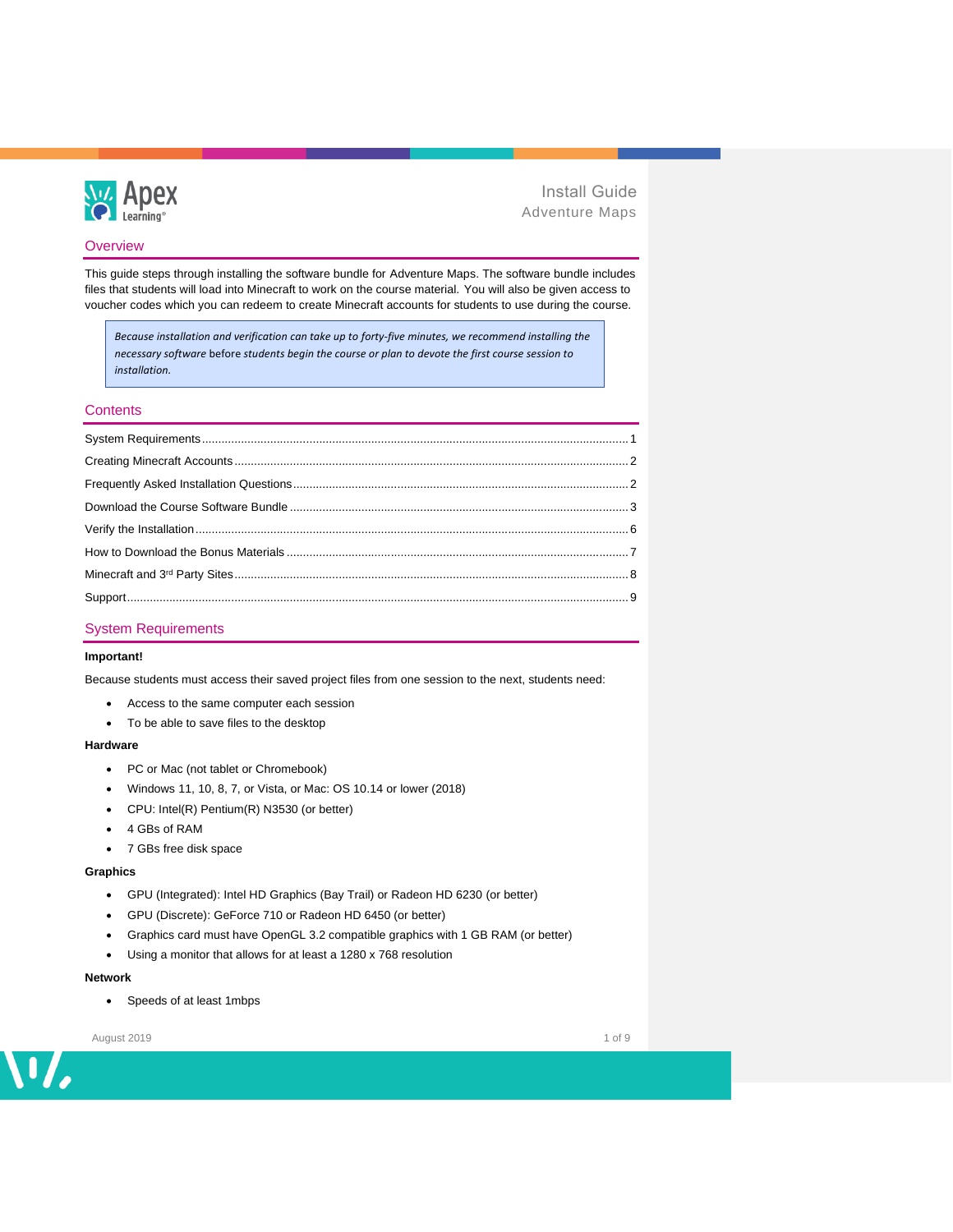#### **Other**

- **Headphones**
- Mouse w/ scroll wheel
- Latest version of Java installed

### Enhanced Experience (Optional)

The requirements above are minimum requirements. For a smoother performance, substitute the CPU and GPU requirements with the recommendations below:

- GPU (Integrated): Intel HD Graphics 4000 (Ivy Bridge) or AMD Radeon R5 series (Kaveri line) with OpenGL 4.4
- GPU (Discrete): Nvidia GeForce 400 Series or AMD Radeon HD 7000 series with OpenGL 4.4
- CPU: Intel Core i3-3210 3.2 GHz / AMD A8-7600 APU 3.1 GHz or equivalent

### <span id="page-1-0"></span>Creating Minecraft Accounts

When it comes to installing Minecraft, you'll need *license codes* so that you can create the needed Minecraft accounts properly so that students can login to the Minecraft client. First, you'll want to make sure the students taking the Adventure Maps course are set up correctly in a Classroom on the Apex Learning site. Then, you'll want to obtain the *Classroom ID* of the classroom that the Adventure Maps students are in. If you do not have access to the Adventure Maps classroom on your profile, the next best way to view the Classroom ID is to ask the teacher that will be teaching the course to log in to their Apex Learning account. From there, they'll just need to hover over the Classroom on their dashboard to see the ID appear.



<span id="page-1-1"></span>Once you've got the Classroom ID for the Adventure Maps class, send it to Apex Learning support using the contact information at the bottom of this document and we can look into providing you with the necessary codes you'll need to setup the student Minecraft accounts properly for the required number of students.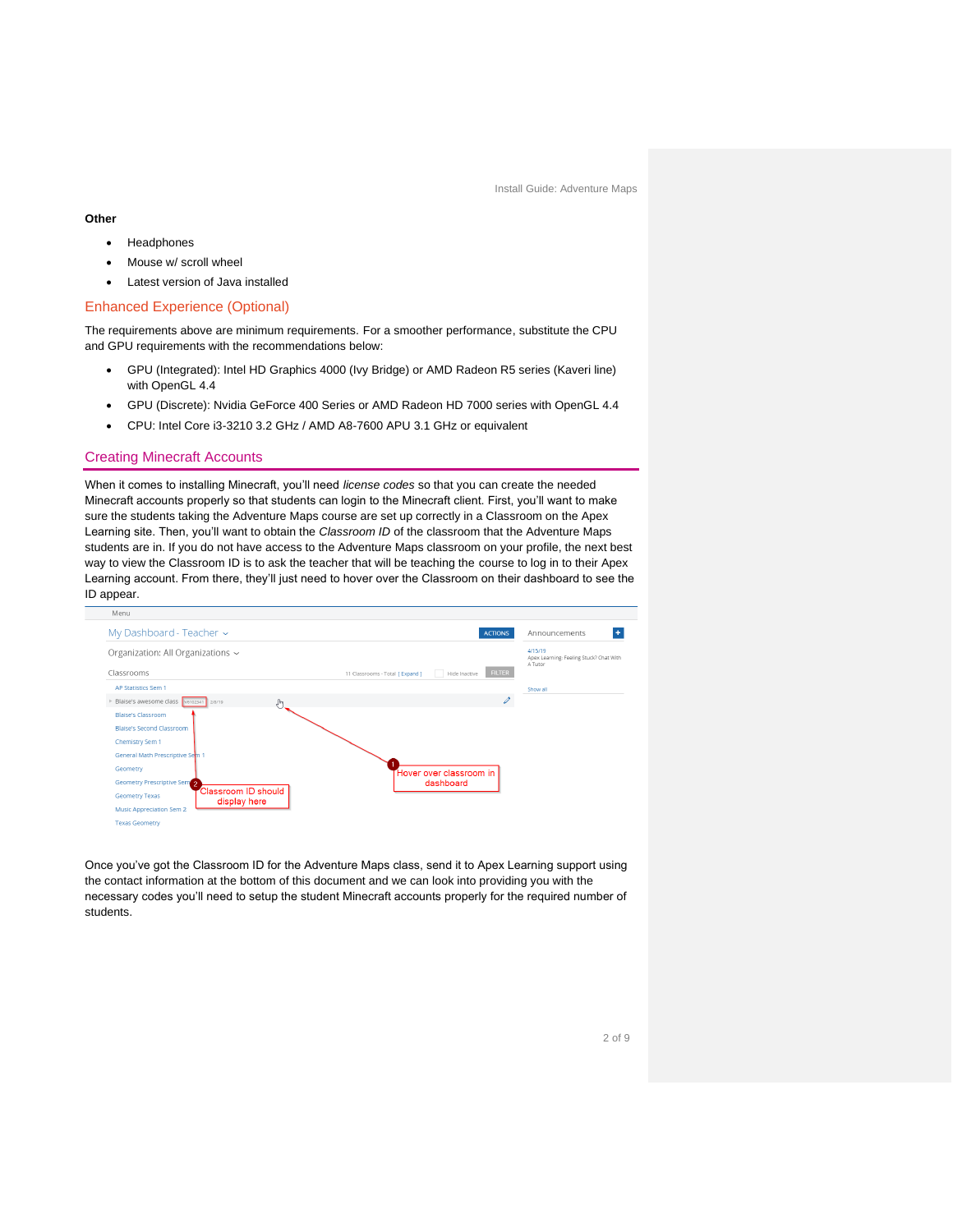#### Frequently Asked Installation Questions

How long will it take to complete the installation?

The installation process for the Adventure Maps software can take up to forty-five minutes, depending on the internet connection.

What if the student won't have the same computer every day?

The software bundle needs to be installed on all computers the student may use. Additionally, student projects will need to be moved from the last computer they worked with to the new computer each time.

What if students want to work on their projects from another computer? / How can students ensure they have access to their project files?

Contact Apex Learning support. We will work with you to find a suitable method of moving projects between computers.

Why can't students save project files to a network location, or a cloud-based storage solution like Google Drive or OneDrive?

The Adventure Maps course software uses static file paths which are generated during the installation process. Moving course files to a network storage location will break these static file paths and cause resources, such as course assets, to not link properly and potentially corrupt the student's project.

### <span id="page-2-0"></span>Download the Course Software Bundle

Students can download the software bundle from the first page of the course (Unit 1 Overview).

If an administrator needs to install the software, follow these steps.

- 1. Download the course files using the correct link below pertaining to your system:
	- o PC installer: [https://downloads.apexlearning.com/MD1A/MD1-Adventure-Maps-](https://downloads.apexlearning.com/MD1A/MD1-Adventure-Maps-10.1.5.exe)[10.1.5.exe](https://downloads.apexlearning.com/MD1A/MD1-Adventure-Maps-10.1.5.exe)
	- o MAC installer: [https://downloads.apexlearning.com/MD1A/MD1-Adventure-Maps-](https://downloads.apexlearning.com/MD1A/MD1-Adventure-Maps-10.1.5.dmg)[10.1.5.dmg](https://downloads.apexlearning.com/MD1A/MD1-Adventure-Maps-10.1.5.dmg)
- 2. Install the Adventure Maps software on the computer the student will be using.
	- a. Run Installer once the download completes
	- b. Once the installer window appears, click the *Next* button
	- c. In the following window, click *Next* to begin the installation process
	- d. Close the "Successful Install" Dialog
- 3. Verify content
	- a. Navigate to *Apex Learning > MD1 - Adventure Maps* folder on the Desktop. If using Windows 11 your *Apex Learning* folder may be saved under *C:\Users\User Name\Desktop*
	- b. Validate that you see the following files, folders, and program shortcut: *Backups*, *Resources, Starter Projects, Troubleshooting, Backup my Map.cmd, MCEdit*
		- IMPORTANT: If you are on a MAC, you should see **Backup my Map.command** instead
	- c. Now, you'll want to verify that the Java Edition of Minecraft (needed for the student to access to the course files) is installed on the computer. If Minecraft is not currently installed on your system, go ahead and take a look at the following link: <https://www.minecraft.net/en-us/download/>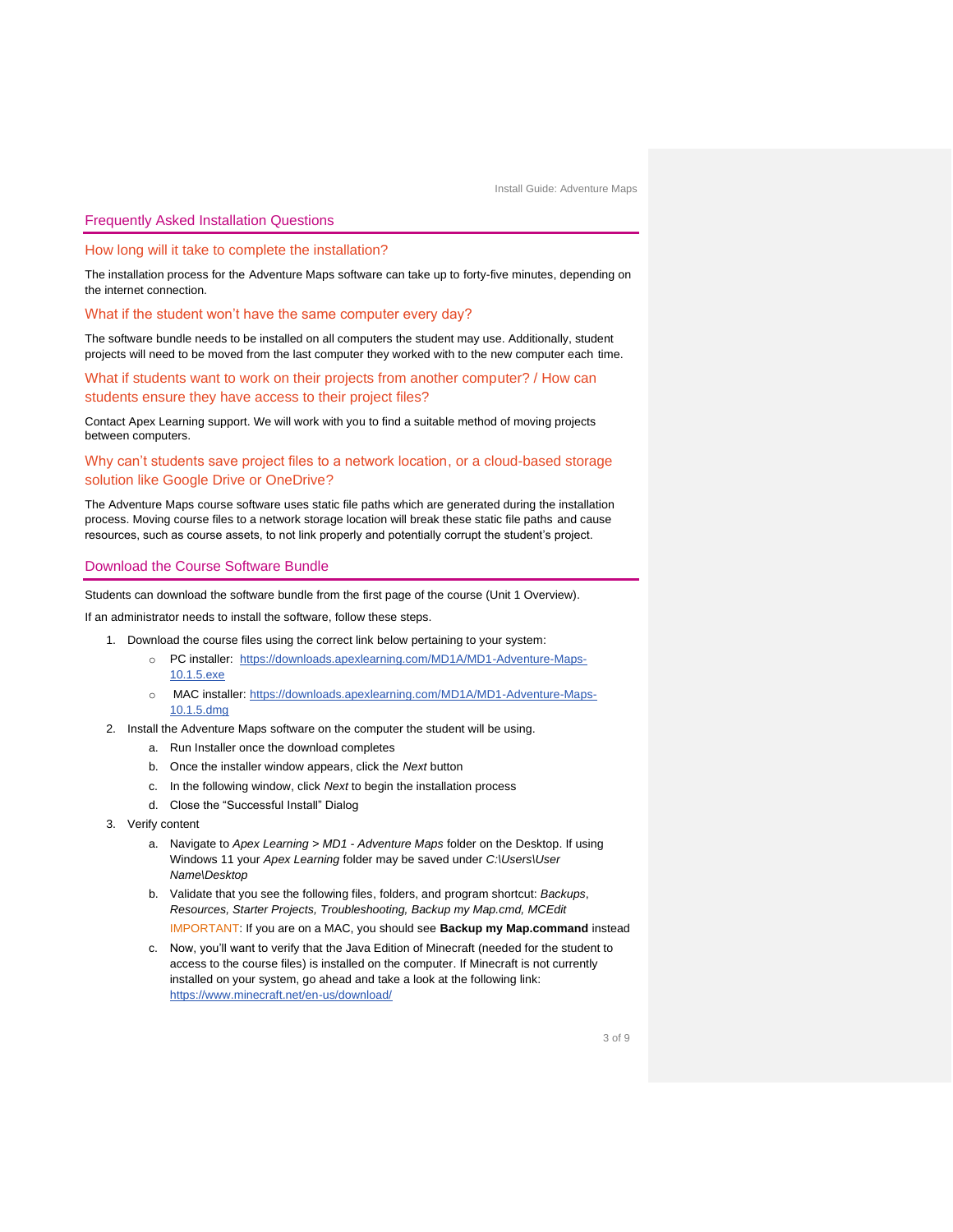IMPORTANT: If the Java Edition of Minecraft is already installed on the computer, skip to step **E** in this section.



- d. After clicking the green *DOWNLOAD* button on the page previously mentioned, you'll notice that a file named **MinecraftInstaller.msi** is downloaded. You'll want to open this file to officially begin the install process for Minecraft.
	- i. In the "Minecraft Launcher Setup window" that appears after opening the **MinecraftInstaller.msi** file, click the **Next** button.
	- ii. In the "Destination Folder" section, click the **Next** button**.**
	- iii. On the "Ready to install Minecraft Launcher" page, click the **Install** option.
	- iv. In the "Completed the Minecraft Launcher Setup Wizard" window, click *Finish* to close the installer.
- e. Go into the *Apex Learning > MD1 – Adventure Maps > Starter Projects* folder on your Desktop and run the *Install Desert Map.cmd* program. At this point you should see a new window appear with the phrase "Installing Desert Map…" visible.

IMPORTANT: If you are on a MAC, you should see **Install Desert Map.command** instead

| l ÷                                      |                                                               |                          | <b>Starter Projects</b>                                                     |                                                |                    |                                          |                                                           |          |                         | □ | $\times$            |
|------------------------------------------|---------------------------------------------------------------|--------------------------|-----------------------------------------------------------------------------|------------------------------------------------|--------------------|------------------------------------------|-----------------------------------------------------------|----------|-------------------------|---|---------------------|
|                                          |                                                               | <b>Application Tools</b> |                                                                             |                                                |                    |                                          |                                                           |          |                         |   |                     |
| File<br>Home                             | View<br><b>Share</b>                                          | Manage                   |                                                                             |                                                |                    |                                          |                                                           |          |                         |   | $\hat{\phantom{a}}$ |
| ŧ<br>×<br>Pin to Ouick<br>Copy<br>access | $\frac{1}{20}$ Cut<br>w- Copy path<br>Paste<br>Paste shortcut | Move<br>$to -$<br>$to -$ | $\blacksquare$<br>Delete Rename<br>Copy<br>٠                                | New item -<br>F Easy access -<br>New<br>folder | Properties         | Die Open *<br><b>Z</b> Edit<br>A History | Select all<br>HR Select none<br><b>Refinent</b> selection |          |                         |   |                     |
|                                          | Clipboard                                                     |                          | Organize                                                                    | New                                            | Open               |                                          | Select                                                    |          |                         |   |                     |
| $\rightarrow$<br>$\leftarrow$            | $\rightarrow$                                                 |                          | This PC > Desktop > Apex Learning > MD1 - Adventure Maps > Starter Projects |                                                |                    |                                          |                                                           | $\sim$ 0 | Search Starter Projects |   | $\mathcal{L}$       |
| <b>Quick access</b>                      | Name                                                          | ́                        |                                                                             | Date modified                                  | Type               | Size                                     |                                                           |          |                         |   |                     |
|                                          | Maps                                                          |                          |                                                                             | 3/28/2019 5:58 PM                              | <b>File folder</b> |                                          |                                                           |          |                         |   |                     |
| <b>晶</b> Apex Learning                   |                                                               | Install Desert Map.cmd   |                                                                             | 3/28/2019 6:00 PM                              | Windows Comma      | 1 <sub>KB</sub>                          |                                                           |          |                         |   |                     |
| $\Box$ This PC                           |                                                               | Install Forest Map.cmd   |                                                                             | 3/28/2019 6:00 PM                              | Windows Comma      | 1 KB                                     |                                                           |          |                         |   |                     |
|                                          |                                                               | Install Snow Map.cmd     |                                                                             | 3/28/2019 6:00 PM                              | Windows Comma      | 1 KB                                     |                                                           |          |                         |   |                     |
| Network                                  |                                                               |                          |                                                                             |                                                |                    |                                          |                                                           |          |                         |   |                     |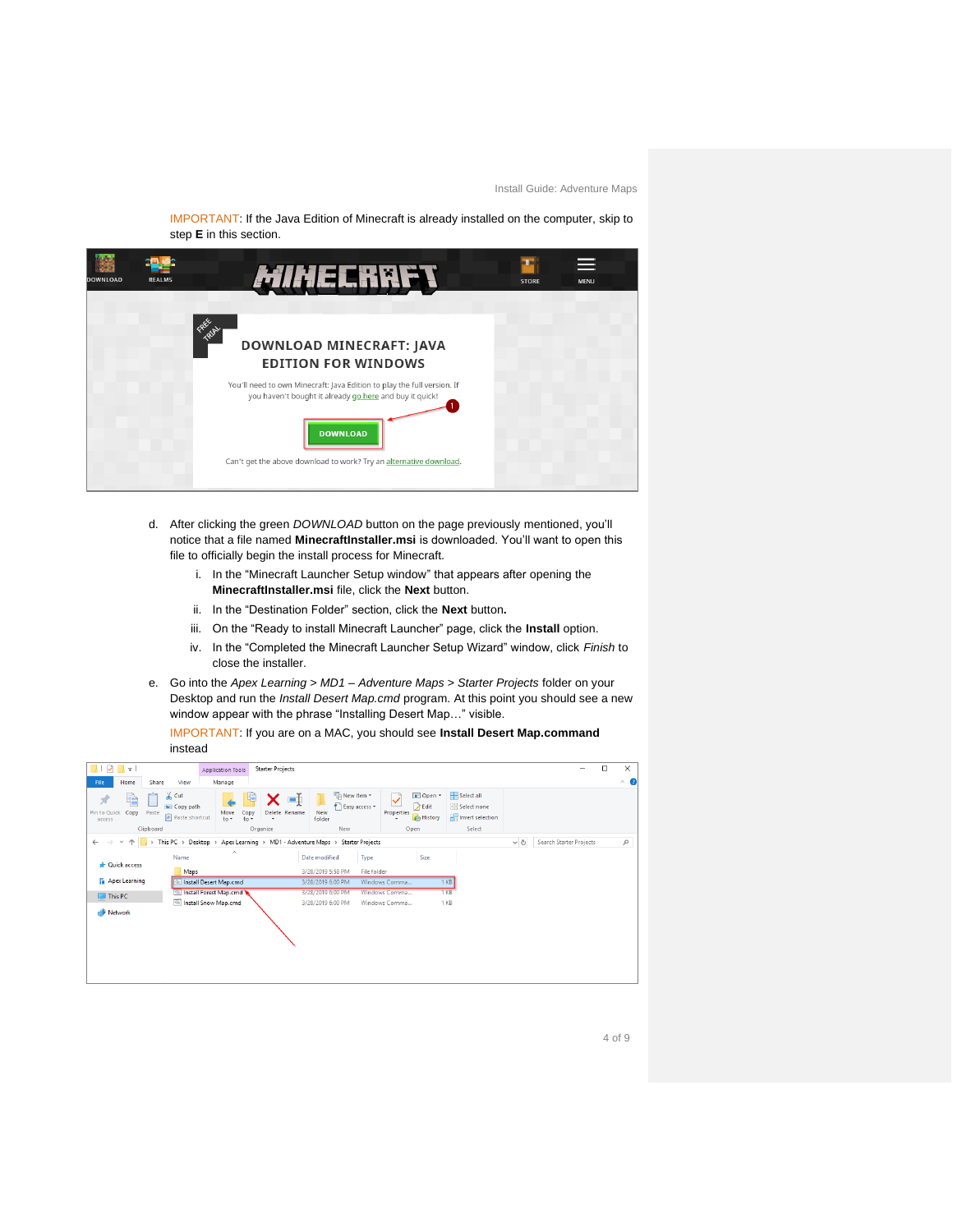- f. If Minecraft is not already open, go ahead and open it on the computer. When it first opens, you'll need to login to one of the Minecraft accounts you previously created. If you have not yet created any Minecraft user accounts, refer back to the *Creating Minecraft Accounts* section of this document.
- g. Once you're logged in to a Minecraft account, you'll want to click the *Installations* button on the top toolbar in the Minecraft launcher. From there, Click the '+' next to the **New…** option.

| Minecraft Launcher                              | $\Box$<br>$\times$                                                                                                               |
|-------------------------------------------------|----------------------------------------------------------------------------------------------------------------------------------|
| $\checkmark$<br><b>ApexSupport</b><br>Connected | <b>MINECRAFT: JAVA EDITION</b><br><b>Installations</b><br><b>Skins</b><br>Play<br>Patch notes                                    |
| <b>News</b><br><b>MINECRAFT:</b>                | <b>SORT BY</b><br><b>VERSIONS</b><br>$\bigoplus$<br>Q Search<br>New<br>Latest played $\vee$<br>√ Stable   Snapshots   Historical |
| Java Edition                                    | 1.11.2 config<br>1.11.2                                                                                                          |
|                                                 | <b>Latest release</b><br>$\overline{2}$<br>1.14.3                                                                                |
|                                                 | Forge<br>1.6.4-Forge9.11.1.953                                                                                                   |
|                                                 | forge-1.11.2<br>1.11.2-forge1.11.2-13.20.0.2232                                                                                  |
|                                                 |                                                                                                                                  |

h. In the popup menu, you'll want to enter *Adventure Maps* in the *Name* field. Then, you'll want to change the **Version** field to *1.11.2*. After making that change, click the green **Create** button.

| <b>Create new installation</b>                                                      | Change to 1.11.2                    |               |
|-------------------------------------------------------------------------------------|-------------------------------------|---------------|
| <b>NAME</b>                                                                         | <b>VERSION</b>                      | SERVER $\vee$ |
| unnamed installation                                                                | Latest release (1.14.3)             |               |
| <b>RESOLUTION</b>                                                                   | <b>GAME DIRECTORY</b>               |               |
| <auto><br/><auto><br/><math>\times</math><br/><math>\checkmark</math></auto></auto> | <use default="" directory=""></use> | <b>BROWSE</b> |
|                                                                                     | $\overline{2}$                      |               |
| Enter "Adventure Maps" here<br>MORE OPTIONS $\vee$                                  | Cancel                              | Create        |

i. Click the *PLAY* tab on the top toolbar in the Minecraft launcher. Towards the bottom of the Minecraft launcher, you should see a green 'PLAY' button and a downward facing arrow on the left side of the 'PLAY' button. Click the downward facing arrow and select the new profile you just created. The new profile should appear as *Adventure Maps* in the popup menu. After selecting the new profile, click the green 'PLAY' button to launch Minecraft.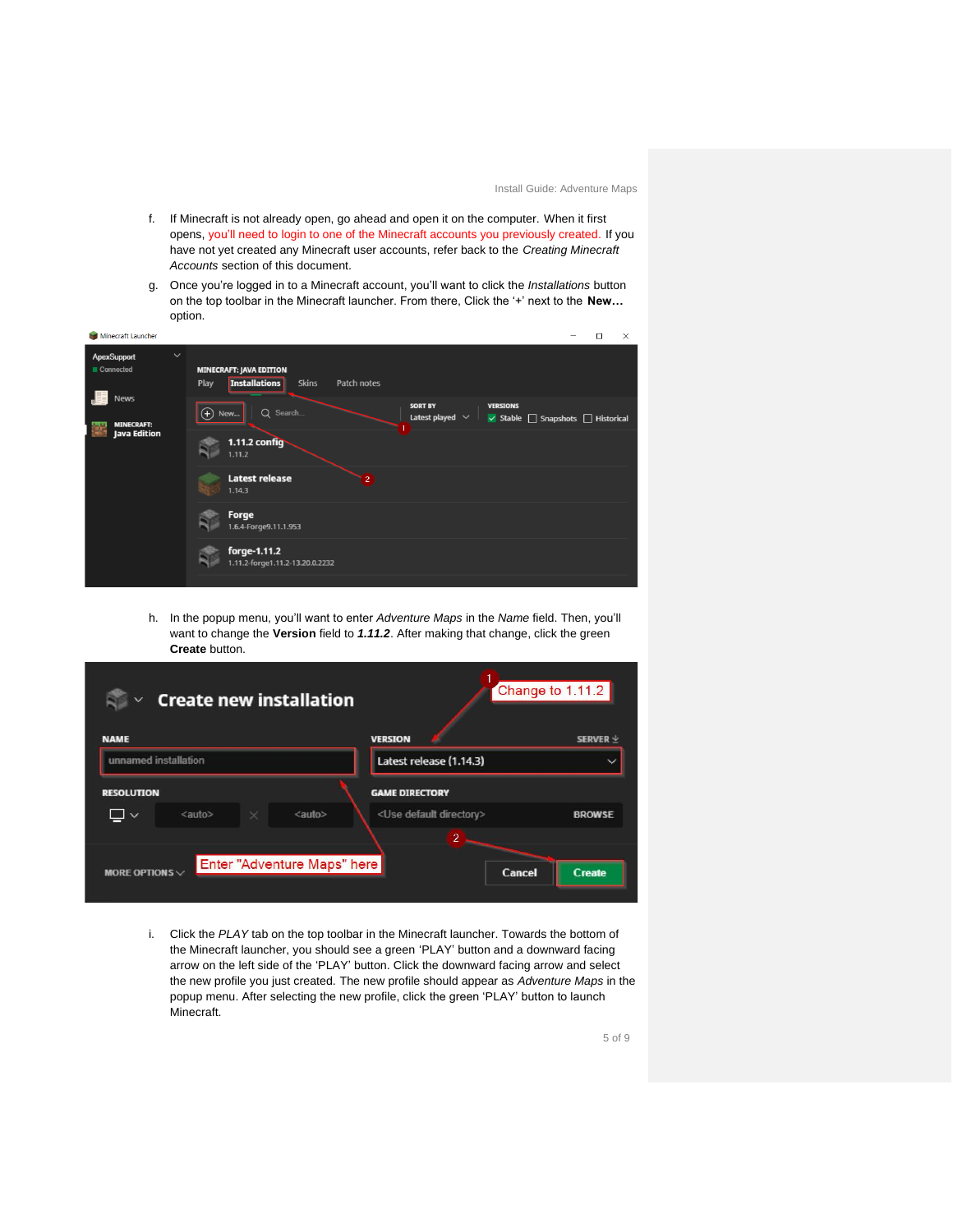

## <span id="page-5-0"></span>Verify the Installation

1. Once Minecraft fully launches, click the *Singleplayer* button within the Minecraft game dialog window.



2. In the *Select World* menu, you'll want to left click the *My Adventure Map* option. This is the project that you previously installed when running the **.cmd** (or **.command** on MAC) file. With *My Adventure Map* selected, you'll want to click the **Play Selected World** option.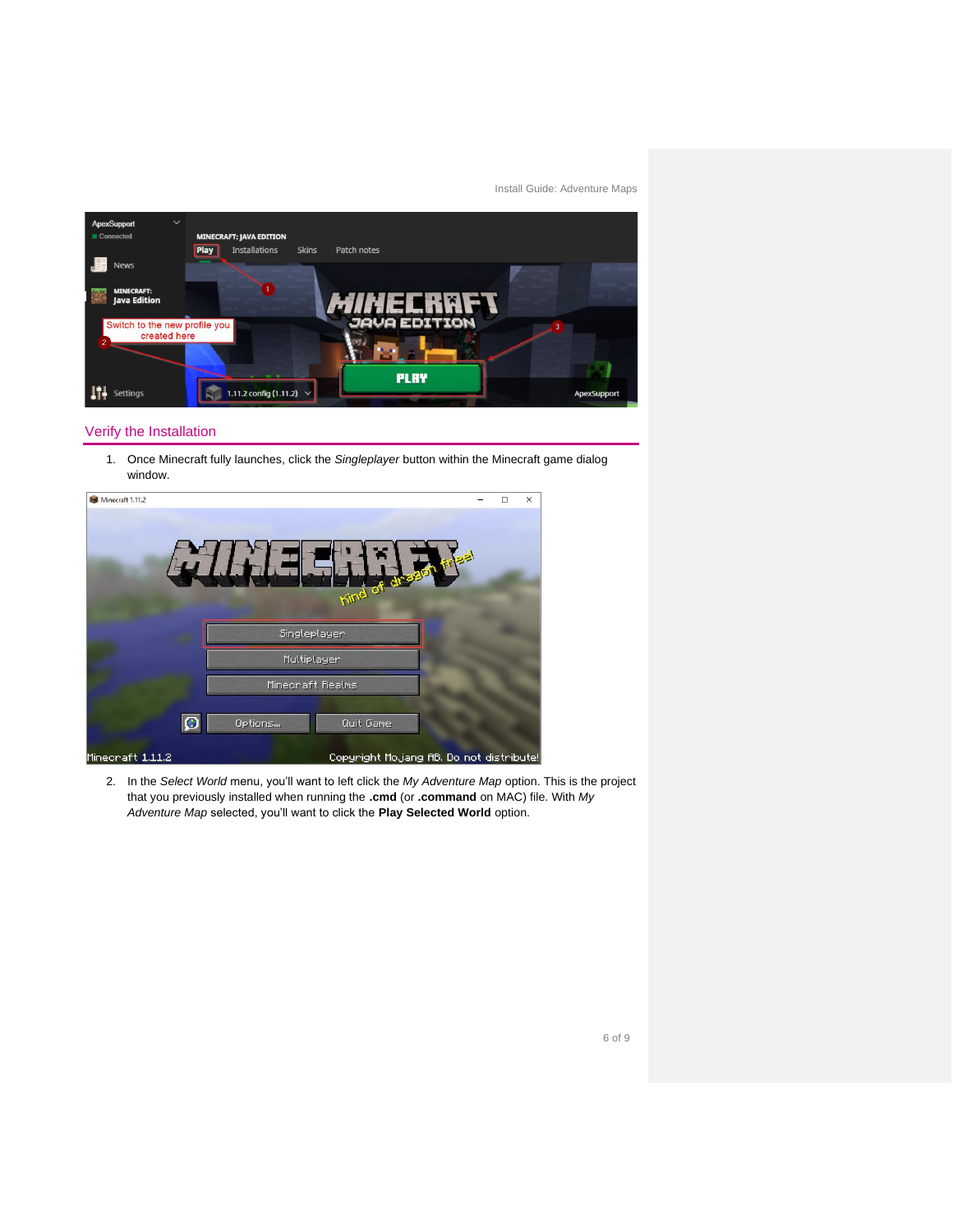

3. Test for smooth, glitch, and crash-free gameplay by using keyboard keys W, A, S, D, and spacebar to navigate, move your player character around the world.

| $W = Forward$ | $D =$ Right      |
|---------------|------------------|
| $A = Left$    | Space Bar = Jump |

 $S =$ Backwards

If the Minecraft world loads extremely slowly, there is a large amount of lag during play, or Minecraft crashes shortly after you load into the Adventure Map world, please contact Apex Learning Support to confirm performance benchmarks are consistent with the expectations of a high-quality student experience.

*Installation Complete! If all of the above steps worked, you have properly installed the software and content required for the Adventure Maps.*

### <span id="page-6-0"></span>How to Download the Bonus Materials

Explore activities contain bonus materials that students may download from within the course.

Should you wish to install this material beforehand, follow these steps:

- 1. If open, close Minecraft by clicking the red  $X$  in the top right corner of the Minecraft window.
- 2. Download the Bonus Material installers from the links below.

| File           | <b>MAC</b>                                                                              | РC                                                                                      |
|----------------|-----------------------------------------------------------------------------------------|-----------------------------------------------------------------------------------------|
| Points Store 1 | https://downloads.apexlearning.com/MD1A/MD<br>1-Adventure-Maps-Points-Pack-1-10.1.1.dmg | https://downloads.apexlearning.com/MD1A/MD1-<br>Adventure-Maps-Points-Pack-1-10.1.1.exe |
| Points Store 2 | https://downloads.apexlearning.com/MD1A/MD<br>1-Adventure-Maps-Points-Pack-2-10.1.1.dmg | https://downloads.apexlearning.com/MD1A/MD1-<br>Adventure-Maps-Points-Pack-2-10.1.1.exe |
| Points Store 3 | https://downloads.apexlearning.com/MD1A/MD<br>1-Adventure-Maps-Points-Pack-3-10.1.1.dmg | https://downloads.apexlearning.com/MD1A/MD1-<br>Adventure-Maps-Points-Pack-3-10.1.1.exe |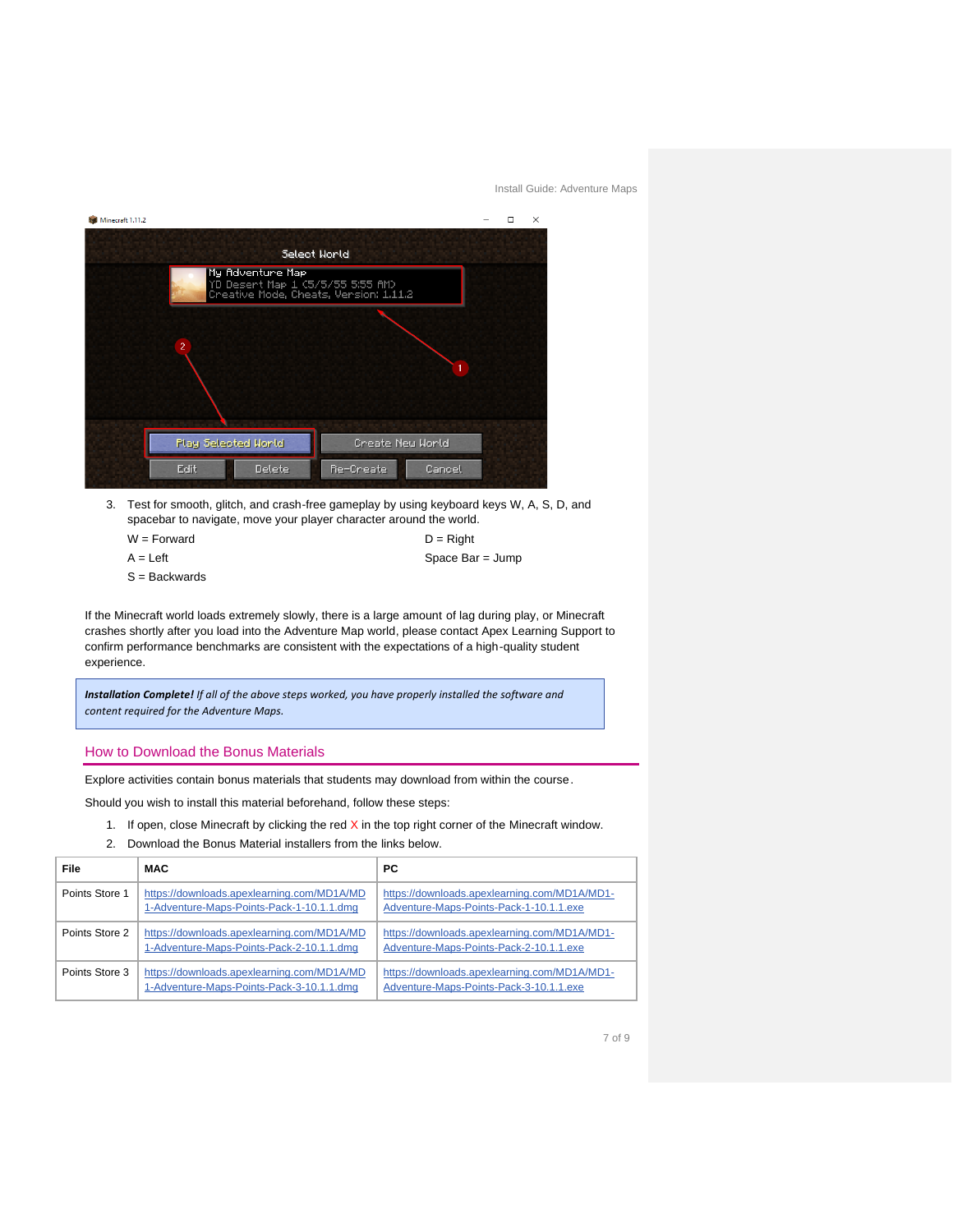

## <span id="page-7-0"></span>Minecraft and 3rd Party Sites

Students using Minecraft may discover options to navigate away from the software to related websites via the different options in the launcher window. To ensure students do not gain access to online forums or other potentially questionable content and remain focused on the work they need to complete, we suggest clients block access to the following URLs:

- [https://minecraft.gamepedia.com/Minecraft\\_Wiki](https://minecraft.gamepedia.com/Minecraft_Wiki)
- <https://help.mojang.com/customer/portal/articles/2537052?ref=launcher>
- <https://www.minecraftforum.net/>
- <https://www.reddit.com/r/minecraft>
- <https://feedback.minecraft.net/hc/en-us>
- <https://www.reddit.com/r/minecraftsuggestions/>
- <https://www.facebook.com/minecraft>
- <https://www.minecraft.net/en-us/store>
- <https://www.youtube.com/user/TeamMojang>
- <https://twitter.com/mojang/>
- <https://www.minecraft.net/en-us/realms>
- <https://www.reddit.com/r/realms>
- <https://www.twitch.tv/minecraft>
- <https://minecraftirc.net/minecrafthelp/landing/>
- <https://help.mojang.com/customer/portal/articles/2537052?ref=launcher>
- <https://www.minecraft.net/en-us/article/update-aquatic-out-java?ref=launcher>
- <https://www.minecraft.net/en-us/article/picture-perfect>

**Commented [BL1]:** link will change once a new article is created by Mojang and linked in launcher **Commented [BL2]:** link will change once a new article is created by Mojang and linked in launcher